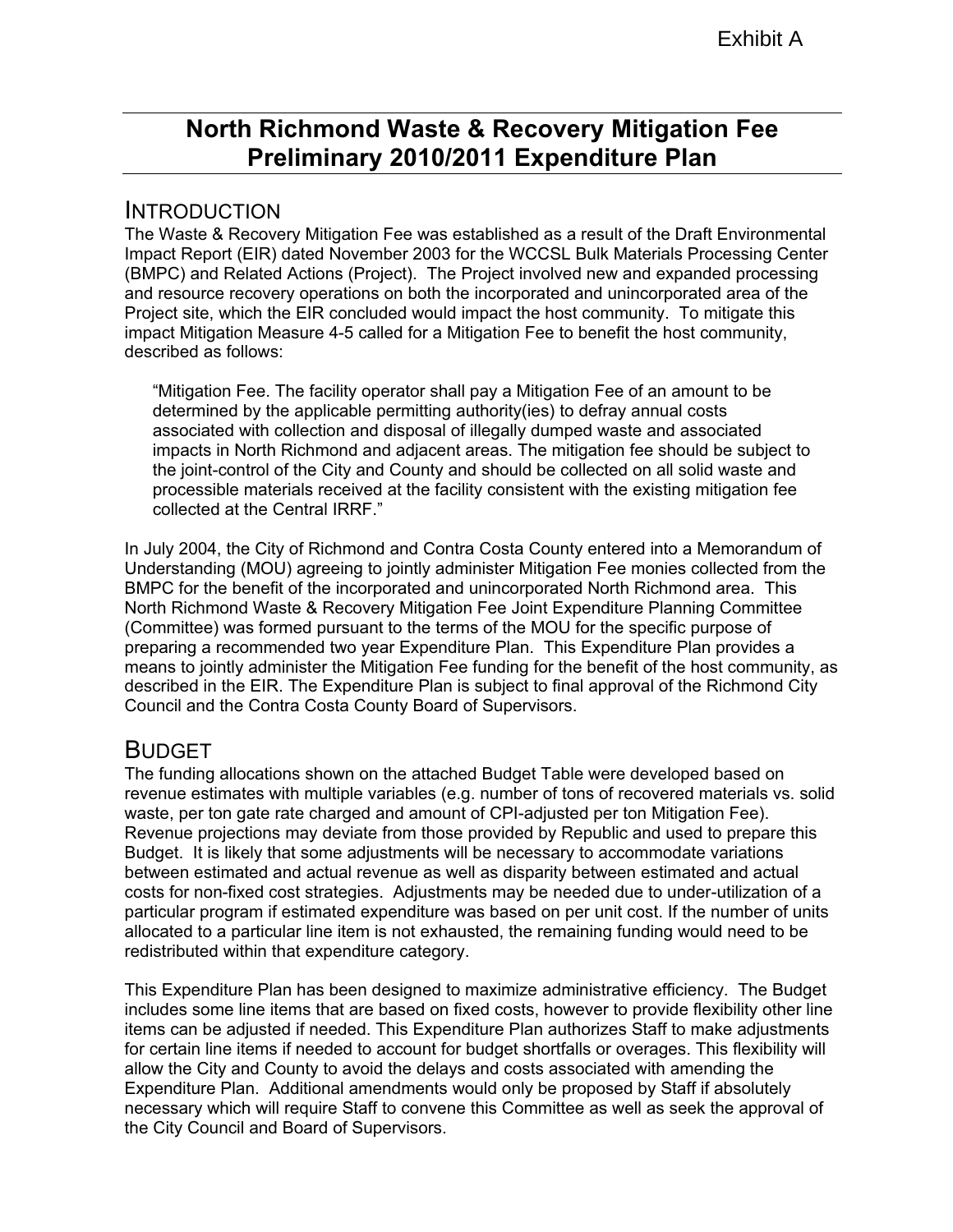|                                                     | #              | <b>Expenditure Plan (EP) Strategy</b>          | 2008-2009 EP<br><b>Amounts</b> |           |           | <b>Preliminary</b><br>2010-2011<br><b>Budget</b><br>(Phase 1) |  |
|-----------------------------------------------------|----------------|------------------------------------------------|--------------------------------|-----------|-----------|---------------------------------------------------------------|--|
| <b>Prevention &amp; Education</b>                   | 1              | Bulky Item Pick-ups & Disposal Vouchers        | \$                             | 12,500    | \$        | 2,000                                                         |  |
|                                                     | $\overline{2}$ | Neighborhood Clean-up Events                   | \$                             | 25,000    | \$        |                                                               |  |
|                                                     | 3              | <b>Community Services Coordinator</b>          | \$                             | 144,262   | \$        | 144,262                                                       |  |
|                                                     | 4              | <b>Bilingual Outreach Services Coordinator</b> | \$                             | 56,000    | \$        | 56,000                                                        |  |
|                                                     | 5              | North Richmond Green Outreach                  | \$                             | 50,000    | \$        | 8,000                                                         |  |
| Enforcement<br>Abatement &                          | 6              | City/County Pick-up from Right-of-Way          | \$                             | 120,000   | \$        | 70,000                                                        |  |
|                                                     | $\overline{7}$ | <b>Code Enforcement</b>                        | \$                             | 313,504   | \$        | 258,000                                                       |  |
|                                                     | 8              | Graffiti Abatement                             | \$                             | 58,240    | \$        | 20,000                                                        |  |
|                                                     | 9              | Law Enforcement (Investigation & Patrols)      | \$                             | 274,808   | \$        | 375,000                                                       |  |
|                                                     | 10             | Surveillance Camera System                     | \$                             | 260,000   | \$        | 10,000                                                        |  |
|                                                     | 11             | <b>Illegal Dumping Prosecutor</b>              | \$                             | 65,149    | \$        | 65,149                                                        |  |
| Community                                           | 12             | Parks Rehabilitation Initiative                | \$                             | 175,000   | \$        | 19,250                                                        |  |
|                                                     | 13             | <b>Capital Improvement Projects</b>            | \$                             | 103,707   | \$        |                                                               |  |
|                                                     | 14             | North Richmond Community-Based Projects        |                                |           | \$        | 50,000                                                        |  |
|                                                     |                | <b>Committee Administration/Staffing</b>       | \$                             | 100,000   | \$        | 100,000                                                       |  |
| <b>Total Projected Revenue</b>                      |                |                                                |                                |           |           |                                                               |  |
|                                                     |                | \$                                             | 1,361,456                      | \$        | 1,177,661 |                                                               |  |
| Total Expenditure Plan Budget for above Strategies* |                |                                                | \$                             | 1,750,670 | \$        | 1,177,661                                                     |  |

*\* Total 2008/09 budget amount (\$2,308,132) based upon the amount of funding projected to be received in 2008/2009 (\$1,361,456) + actual funding received & not spent under the 2006/2007 Expenditure Plan (\$946,676).* 

|                                                  |            |      | 2010/2011     |
|--------------------------------------------------|------------|------|---------------|
|                                                  |            |      | <b>Budget</b> |
| <b>ABOVE AMOUNTS RESULT IN FUNDING SPLITS OF</b> |            |      | (Phase 1)     |
| Staffing                                         | 8.49%      | \$.  | 100,000       |
| Prevention & Education                           | 17.85%     | - \$ | 210,262       |
| Abatement & Enforcement                          | 67.77%     | S    | 798,149       |
| Community Investment                             | 5.88%      | - \$ | 69,250        |
|                                                  | $100.00\%$ |      | 1,177,661     |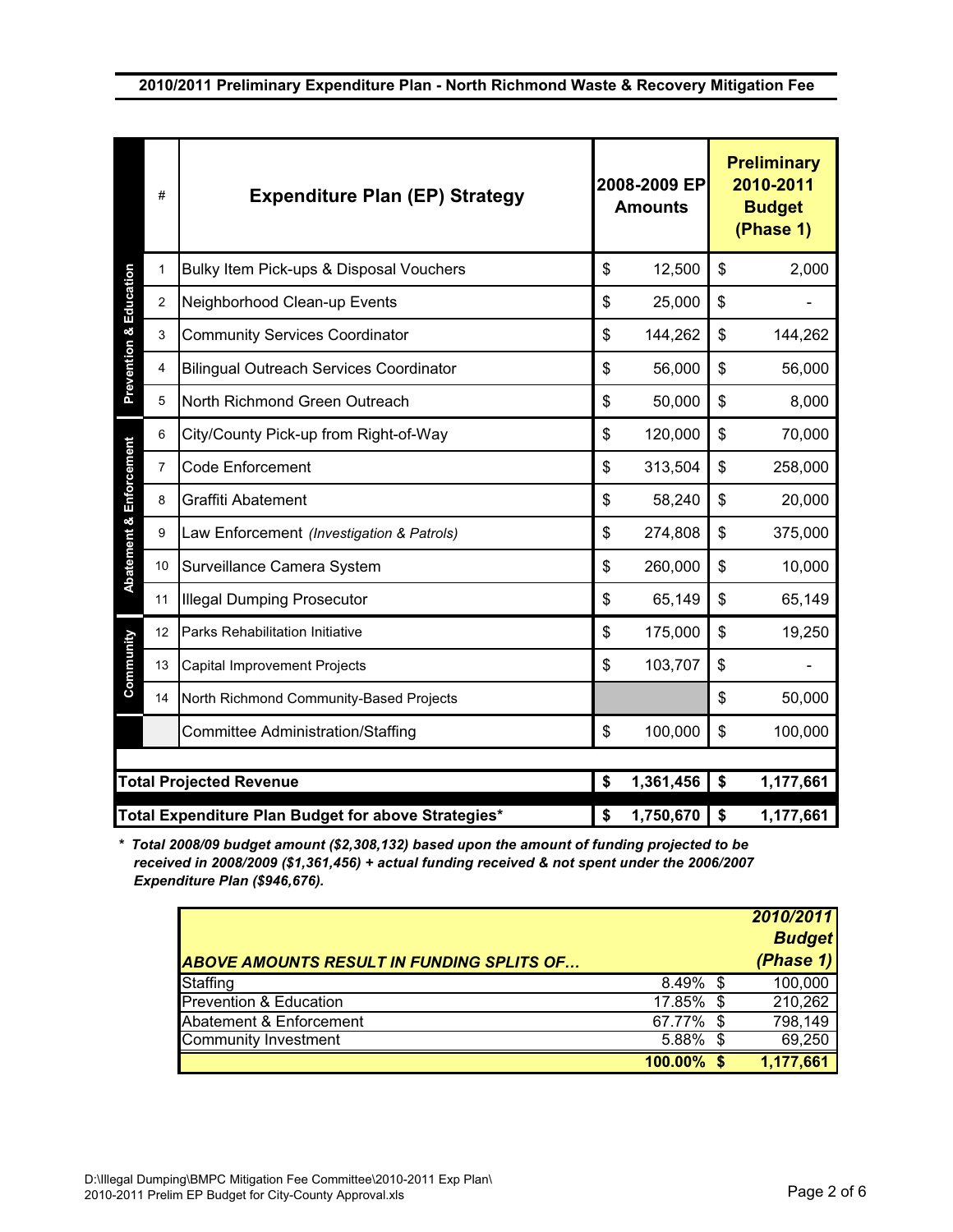## DESCRIPTION OF STRATEGIES RECOMMENDED FOR FUNDING

Funding allocations for each strategy is specified on the attached Budget Table. The funding allocation amounts are for the two-year Expenditure Plan period.

## *PREVENTION & EDUCATION*

### **1. Bulky Item Pick-ups & Disposal Vouchers**

Provide residents in the Mitigation Fee Primary Funding Area, who prove eligibility consistent with City/County procedures, with the option of choosing to:

- o request up to one on-call pick-up service per calendar year for bulky items that are not accepted in the current on-call clean-ups through Richmond Sanitary Service (RSS); must have an active account with RSS, or
- o request up to twelve \$5 vouchers for disposal at Republic's transfer station on Parr Blvd. per calendar year (vouchers expire after six months, Mitigation Fees only pay for vouchers that are actually redeemed).

### **2. Neighborhood Clean-ups**

Provide at least one neighborhood and/or creek clean-up event in the Mitigation Fee Funding Area; additional clean-up event may be scheduled as funding allows.

### **3. Community Services Coordinator**

Fund full-time Community Services Coordinator position to be staffed on a contract basis through a non-profit or public entity (including salary/benefits/overhead).

### **4. Bilingual Outreach Services Coordinator**

Fund a part-time Bilingual Outreach Services Coordinator (including salary/benefits/overhead) or the provision of translation services on a contract basis through a non-profit or public entity.

#### **5. North Richmond Green Campaign**

Fund public relations campaign, including the purchase of education and outreach materials intended to:

- o inform the community about Mitigation funded programs/efforts,
- o increase participation in Mitigation funded programs/efforts,
- o reduce illegal dumping and blight in the Mitigation Fee Funding Area, and
- o promote beautification in the Mitigation Fee Funding Area.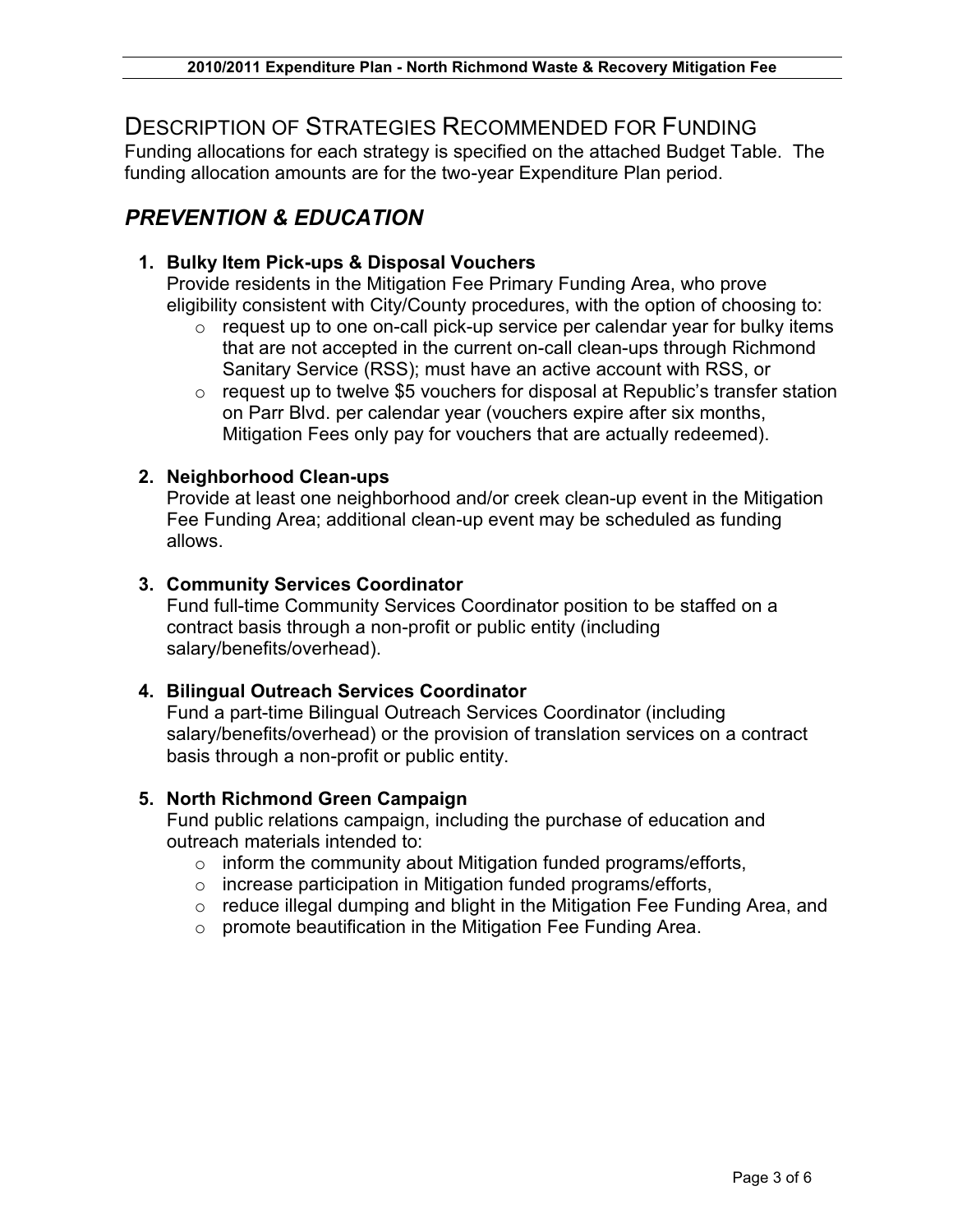## *ABATEMENT & ENFORCEMENT*

### **6. City/County Pick-up from Right-of-Way**

Fund consolidated pick-up program (including personnel, mileage, administrative costs and equipment rental as needed) for illegal dumping in the public right-ofway located within the unincorporated & incorporated Mitigation Fee Primary Funding Area to remove items not collected by the designated RSS Hot Spot Route crew.

## **7. Code Enforcement Staff**

Fund full-time County code enforcement position (including salary/benefits and related vehicle and equipment costs), to assist with vacant/abandoned lot abatements and fencing as well as other health/building/zoning violations related to illegal dumping and blight throughout the incorporated & unincorporated Mitigation Funding Area.

### **8. Graffiti Abatement**

Fund consolidated graffiti abatement program (including personnel, mileage, administrative costs and purchase/rental of equipment and materials) for graffiti on public property and/or visible from the public right-of-way located within the unincorporated & incorporated Mitigation Fee Primary Funding Area.

#### **9. Illegal Dumping Law Enforcement (Investigations & Patrols)**

Fund approximately 94% of the equivalent of a full-time Sheriff Deputy (including salary/benefits, overtime, uniform and related cell phone, equipment, and vehicle costs) to assist with law enforcement investigations and patrols to combat illegal dumping within the Mitigation Fee Primary Funding Area.

#### **10. Surveillance Cameras**

Fund the purchase of cameras, camera infrastructure, and costs related to maintenance, repair & relocation of surveillance camera program equipment within the Mitigation Fee Primary Funding Area to target specific locations where illegal dumping occurs most regularly.

### **11. Illegal Dumping Prosecutor**

Fund quarter-time of community prosecutor position in order to ensure some time can be dedicated to prosecuting cases for violations that occur within the Mitigation Fee Primary Funding Area with special emphasis on instances of commercial dumping as well as other quality of life issues (e.g. alcohol abatement, environmental crimes).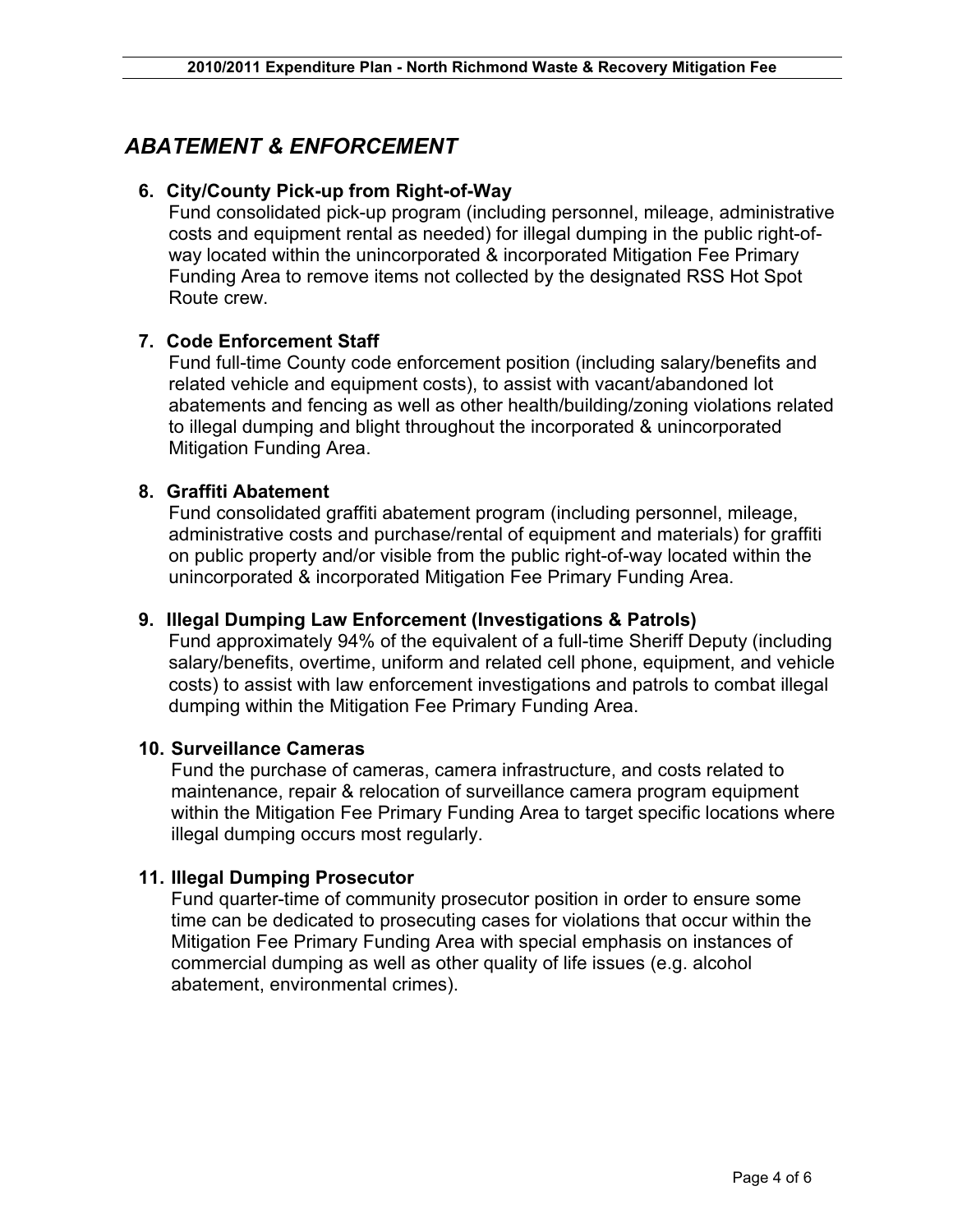## *COMMUNITY INVESTMENT*

### **12. Parks Rehabilitation Initiative**

Fund various park and related projects and maintenance at Third Street Ballfield, Shields-Reid Park and other areas within the Mitigation Fee Primary Funding Area.

#### **13. Capital Improvement Projects**

Fund various capital improvement projects<sup>1</sup>, including infrastructure and creek related improvements, within the Mitigation Fee Primary Funding Area.

Projects could include but are not limited to:

- $\circ$  Street & sidewalk improvements at railroads and railroad crossings
- o Beautification and/or structural enhancements to the exterior of specific community identified structures
- $\circ$  Lighting
- o Street medians
- o Creek-related improvement or rehabilitation

### **14. North Richmond Community-Based Projects**

Fund the development, implementation and oversight of a variety of communitybased projects<sup>1</sup> with specific focuses on anti-littering, environmental stewardship, blight reduction and/or beautification (including personnel/labor, administrative oversight, materials, equipment and related maintenance costs). Rather than funding stipend programs separately (including stipends, administrative oversight and related materials/equipment), new community-based projects/programs should include component for stipends, where appropriate, to pay local youth and/or other community members for assisting with illegal dumping prevention/abatement or beautification activities within the Mitigation Fee Primary Funding Area.

Community-Based Projects could include but are not limited to:

- o Neighborhood Landscaping & Gardening Projects
- o Greening Project
- o Community Art Programs (e.g. Tile Art, Murals or Safe Routes/Popsicle Project)
- o Mentorship Programs

The process for soliciting and potentially allocating funding for Community-Based Project proposals is recommended to be undertaken to prepare recommendations for consideration by the Committee in early 2010 during

 $1$  At the October 2009 meeting, the Committee voted to modify Strategies 13 and 14 as needed so that when the Expenditure Plan is amended to incorporate remaining 2008-2009 Mitigation Fee funding (during Phase 2 in early 2010), up to \$103,707 of the potential funding to be allocated to Strategy 13 may be used to cover costs associated with the rehabilitation of the Eco-1 Educational Center (Housing Authority building) that has been proposed by the Neighborhood House of North Richmond (NHNR) and up to an additional \$38,610 of future allocations made to Strategy 14 to fund up to half of the cost of stipends paid to North Richmond residents for time spent assisting Eco Academy building and site rehabilitation (includes work and training). However, this funding was only to be made available for this proposed project contingent upon receipt of the grant amount that NHNR has requested from Chevron for the "North Richmond Eco Academy Project." Subsequently, in early December 2009 Chevron announced their selected grant recipients which did not include NHNR.